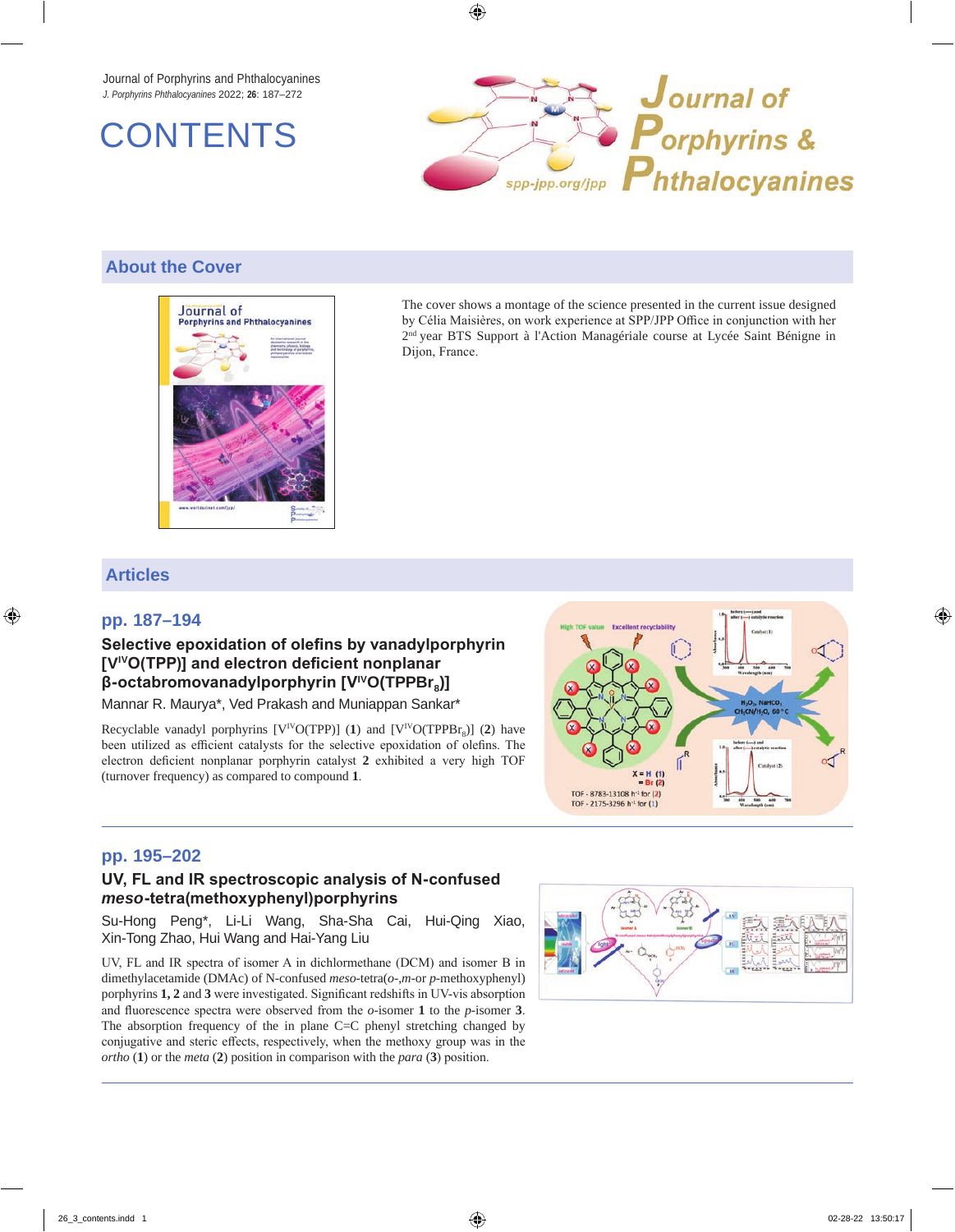# **pp. 203–221**

### **Theoretical investigation of five-coordinated manganese(III) oxophlorin with different axial ligands at various spin states using different DFT methods**

Pezhman Mirmarghabi and Homayoon Bahrami\*

Theoretical investigations of the geometry and electronic configuration of fivecoordinated Mn<sup>III</sup>oxophlorin with different axial ligand at various multiplicity spin states using the MO6-2X method indicate that the oxophlorin complexes with a quintet spin state are more stable than those in other spin states. This finding is due to correspondence between special degeneracy of the manganese d orbitals and what is expected for configuration of atoms in geometries of the aforementioned oxophlorin compounds, namely a pyramid-like structure with a square base.



### **pp. 222–231**

### **Nickel macrocyclic complexes with porphyrazine and some [benzo]substituted, oxo and fluoro ligands: DFT analysis**

Denis V. Chachkov and Oleg V. Mikhailov\*

By using DFT OPBE/TZVP and DFT B3PW91/TZVP methods, the principal possibility of the existence of three heteroligand Ni(V) complexes was shown, each of which contained in the inner coordination sphere porphyrazine or di[benzo] and tetra[benzo]porphyrazine, oxygen  $(O<sup>2</sup>)$  and fluorine  $(F<sup>-</sup>)$  ions.



### **pp. 232–241**

### **A novel fluorescent "on-off-on" sensor for monohydrogen phosphate based on the 5, 10, 15, 20-(4-sulphonatophenyl)porphyrin (TSPP) in nutrient solution and DFT calculation**

Qin Ma, Baocheng Ran, Jiang Wu, Rong Zhang, Zechen Wei and Huan Wang\*

A novel fluorescent "on-off-on" sensor for  $HPO_4^2$  in the nutrient solution using the appealing fluorescence of TSPP with high efficiency and sensitivity is proposed. A switchable sensor based on TSPP was developed to determine HPO<sub>4</sub><sup>2</sup> *via* fluorescence quenching of TSPP solution by  $Fe^{3+}$  (off) and recovery by  $HPO_4^2$ (on). With the addition of  $Fe^{3+}$ , a very fast color change can be observed from light pink to green under daylight by the naked eye with a great decrease in the fluorescence intensity of TSPP. However, the fluorescence and the color is rapidly recovered by adding a certain amount of  $HPO_4^2$  into the complex of TSPP-Fe<sup>3+</sup>. Based on the above phenomenon, a novel switch sensor for detection of  $HPO_4^2$ has been developed.